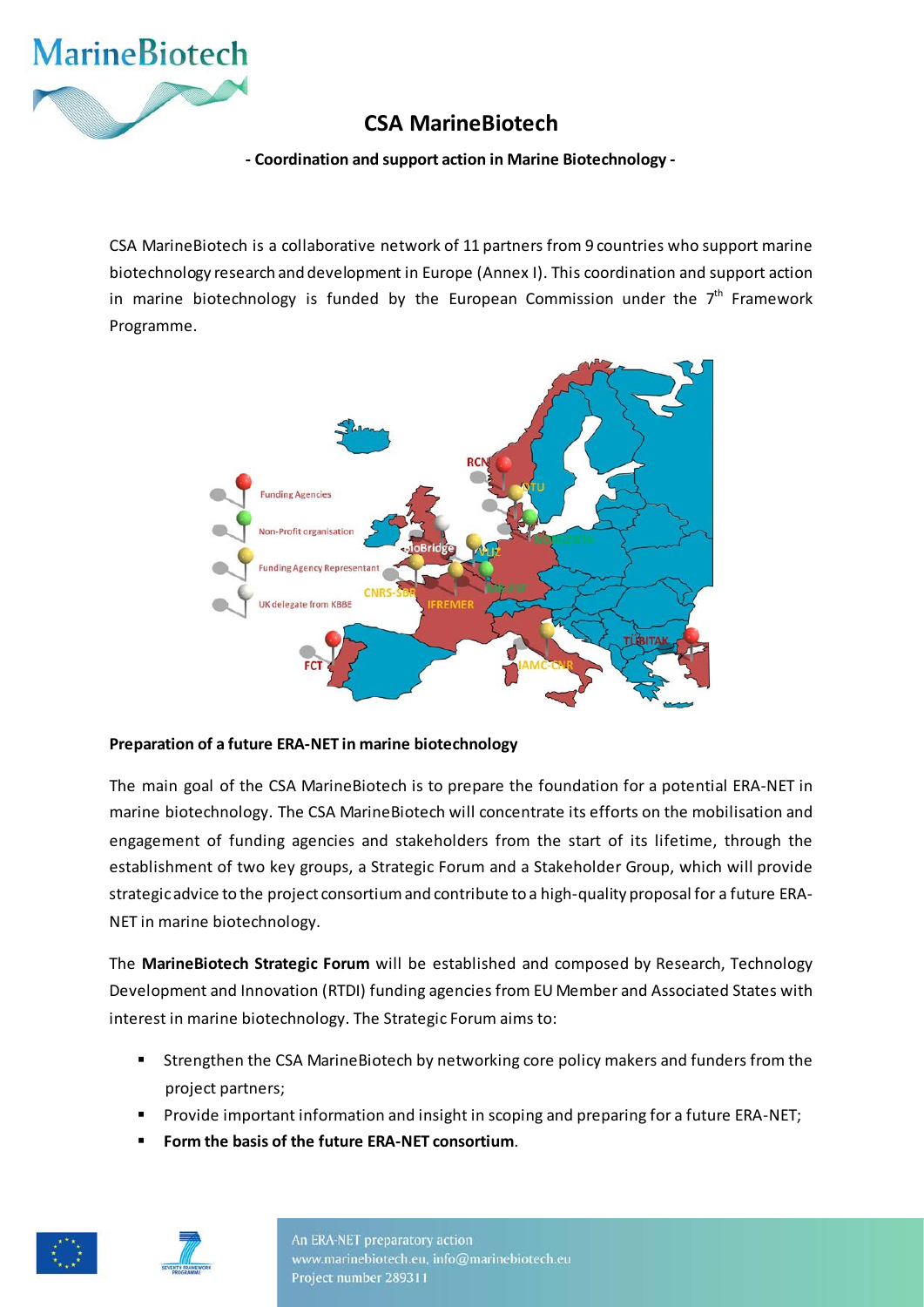

The **MarineBiotech Stakeholder Group** will be composed of stakeholders from relevant organisations and networks, industry grouping & knowledge institutes belonging to research, industry, funding agencies, policy makers, outreach professionals, infrastructures, network and legal advisers important for the development of marine biotechnology. These will contribute to the identification of topics and the evolution of an achievable approach to an ERA-NET. This group will become the advisory group for the future ERA-NET, maintaining impact beyond the end of the CSA.

We invite you, as a stakeholder with interests in Marine Biotechnology, to join our **CSA MarineBiotech STAKEHOLDER GROUP**.

## **Expectations from Stakeholders**

- Act as advisors for the CSA Marine Biotech.
- **Contribute to trans-national exchange of information (help to exchange and disseminate** relevant information also to non-CSA member states).
- **IDENTIFY** and mobilise stakeholders at regional and national level.
- Help to identify realistic targets and innovative topics for projects launched by a future ERA-NET or similar.
- **Participation in workshops described below.**
- **F** Help to position a future ERA-NET in marine biotechnology within the multiple initiatives of the European Research Area (ERA) landscape, providing strategic and scientific advice on marine biotechnology.

## **Benefits for Stakeholders**

- Improvement of networking activities across a wide range of participants.
- **Benefit from a well-organised research coordination structure within marine biotechnology** established by a future ERA-NET.
- Provision of advisory information, which could be relevant for future topics within marine biotechnology.

#### **Actions**

The CSA Marine Biotech will promote networking events for all interested parties to assist mobilisation and engagement of funding agencies and stakeholders.

Two workshops will take place, in spring and autumn 2012, to allow funding agencies and stakeholders interested in developing Marine Biotechnology in Europe to exchange interests. The parties will be briefed on preliminary outputs of the CSA MarineBiotech, discuss the status of European marine biotechnology, clarify issues of concern, gather input on priorities, help to identify gaps and discuss European competitiveness.



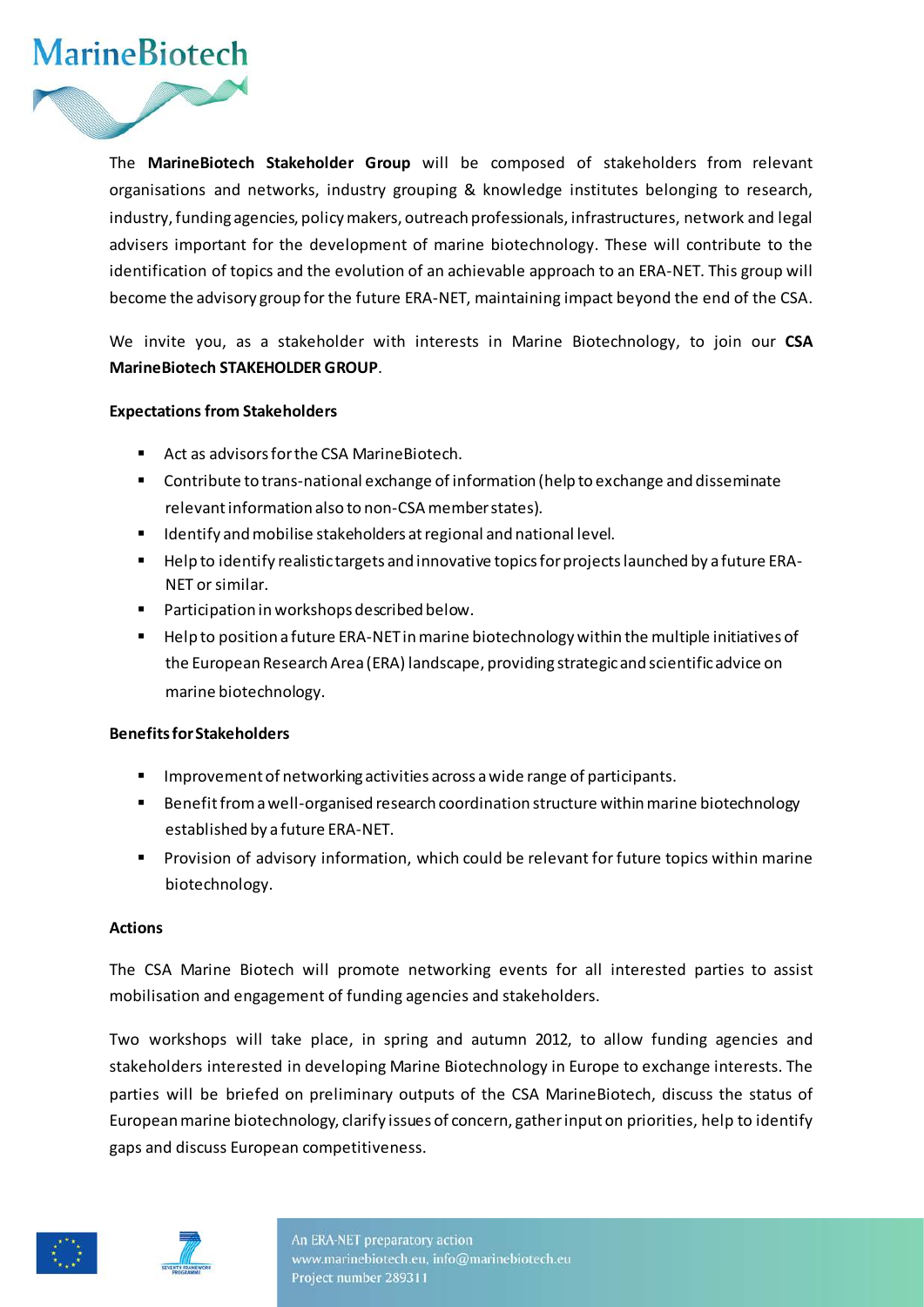

## **Background of CSA MarineBiotech**

Europe has a 70.000 km coastline along two oceans and 4 seas: the Atlantic and Arctic Oceans, the Baltic, the North Sea, the Mediterranean, and the Black Sea. The EU's maritime regions account for some 40% of its GDP and population. The CSA MarineBiotech recognises that Europe's marine ecosystems and organisms are largely unexplored, understudied and underexploited. This access to an extensive and diverse set of marine ecosystems, supporting an enormous marine biodiversity should therefore be better explored for sustainable utilisation.

Marine biotechnology utilises biological resources for the production of goods and services or modifies marine organisms for improved properties. These developments can positively or negatively affect the natural environment, so CSA MarineBiotech is devoted to sustainable use and social acceptance for the use of biotechnology for bio-based production from the marine environment.

While the field of marine biotechnology represents a large potential for European added value, the current level of collaborative research is not sufficient. Interdisciplinary cooperation and networking is needed. Multi and cross disciplinary collaborations between basic research in marine biology, physiology of marine plants and animals, taxonomy, microbiology, biotechnology, nanotechnology, systems biology, bioinformatics, toxicology, *-omics* technologies and chemistry are needed. The result will be new innovations and application in fields such as drug discovery, novel foods and food ingredients, bio-remediation, biomaterials, aqua- and agriculture, diagnostics, production processes and bio-energy. Europe should focus and strengthen its effort in the area of marine biotechnology in order to find competitive niches. Attention should be given to sustainable exploitation of Europe's marine biosphere and the understanding of its biodiversity and natural heritages.

Marine biotechnology has a horizontal scope, with a vertical focus within all thematic areas relevant to its application and represents an enormous economic potential for Europe. No single country or region has the necessary capacity, knowledge or resources to exploit research and innovations from the marine environment. Advanced infrastructures both at sea and in the laboratories will be needed, and **trans- European collaboration will provide synergies and more value for the money by a coordinated European funding activity within this area**.

The CSA MarineBiotech is designed to deliver the first concrete steps towards better coordination of relevant national and regional RTDI programmes. Reduced fragmentation and duplication, and paving the way for common programmes and cooperation in the provision and use of research infrastructures through a **future ERA-NET in marine biotechnology**will be the result. In doing so, the CSA MarineBiotech will advance progress in this field towards the vision of a European Research Area (ERA) [1](#page-2-0) and promote and position marine biotechnology as a sector which can deliver '*smart,*  sustainable and inclusive growth', a core objective of the Europe [2](#page-2-1)020 Strategy<sup>2</sup>.

<span id="page-2-1"></span><span id="page-2-0"></span> $2$  http://ec.europa.eu/europe2020/index\_en.htm





An ERA-NET preparatory action www.marinebiotech.eu, info@marinebiotech.eu Project number 289311

 $1$  http://ec.europa.eu/research/era/index\_en.htm